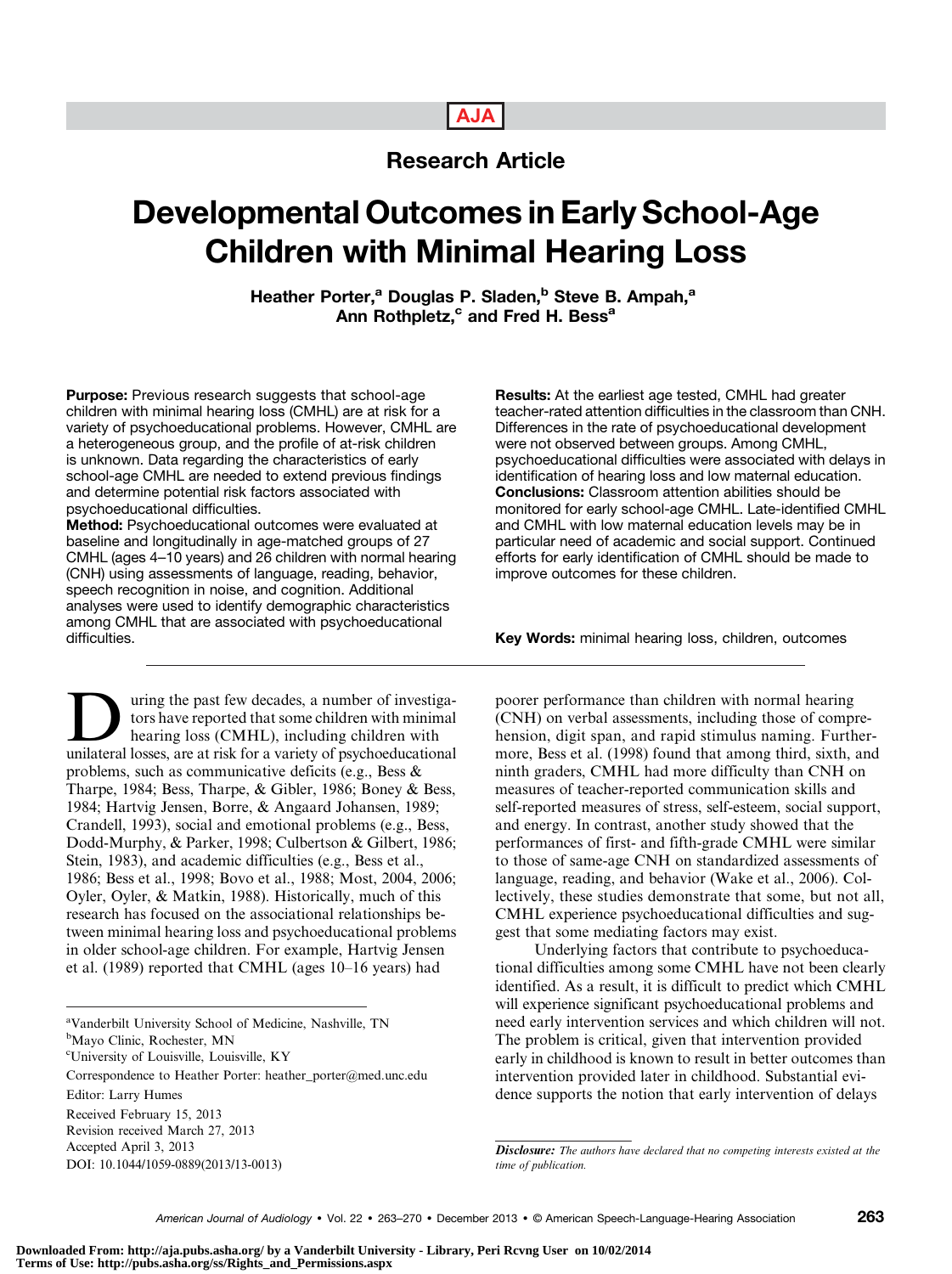improves language outcomes in children with hearing loss (Holzinger, Fellinger, & Beitel, 2011; Moeller, 2000; Yoshinaga-Itano, 2003). In fact, the importance of early intervention extends into many domains. Studies with children with normal hearing indicate that early intervention can improve performance in mathematics and reading in children who experience difficulty in those areas (Denton et al., 2010; Fuchs, Fuchs, & Compton, 2012). Moreover, research suggests that interventions that begin in early childhood can result in positive effects on cognitive development and educational attainment that are sustained through adulthood (Campbell et al., 2012; Reynolds et al., 2007).

Findings from previous studies of CMHL using crosssectional designs differ on whether psychosocial difficulties in CMHL abate over time or whether they increase as children get older. For example, Bess et al. (1998) examined the academic performance of elementary-school, middleschool, and high-school CMHL. Third-grade CMHL exhibited poorer abilities than their peers with normal hearing in reading, spelling, and science, but sixth- and ninth-grade CMHL showed performance in these areas that was similar to that of their peers with normal hearing. These findings suggest that the psychosocial problems that CMHL experience may lessen over time. However, Bess et al. (1998) also found an increased incidence of school retention rates with increasing grade level, suggesting that global academic deficits for CMHL may be more apparent in older children. Also supporting the notion that difficulties for CMHL may be more apparent in older children, Most (2006) reported that children with hearing loss in sixth grade showed greater teacher-rated deficits relative to students with normal hearing than children with hearing loss in first grade. Although this study included children with varying degrees of hearing loss, CMHL were noted to have poorer performance than children with moderate to severe hearing losses. As such, it is reasonable to consider that the performance of CMHL significantly contributed to group results showing increasing difficulty with increasing grade level. Adding to the disparate evidence, Wake et al. (2006) found that CMHL and CNH had similar language, reading, and phonologic memory abilities, whether measured in first- or fifth-grade children. It is clear that there is little consensus among previous studies regarding the developmental trajectory of CMHL.

The present study was designed to extend previous findings by determining the psychoeducational status of early school-age CMHL relative to CNH using matched-control participant selection and longitudinal analyses. It was anticipated that this study would support past research indicating academic and psychosocial deficits among CMHL. A second goal of this study was to quantify developmental trends of psychoeducational abilities in young CMHL by testing them annually for 2 years after an initial assessment period. Finally, this study was designed to identify associations between demographic characteristics and psychoeducational performance for CMHL. It was anticipated that the findings from this study would result in a descriptive profile of CMHL who are at an increased risk for developing academic and/or psychosocial problems. To this end,

questionnaires, teacher ratings, and standardized tests were administered to a group of early school-age CMHL, their parents, and their teachers. These measures were used to obtain demographic information (e.g., educational services) and probe language and reading ability, behavior, speech recognition abilities in noise, and general learning and memory. Specific test measures were selected on the basis of previous research indicating that CMHL experience (a) higher grade retention rates, (b) greater academic risk as judged by teachers, (c) behavior problems as reported by parents, and (d) poorer achievement than CNH in multiple academic domains.

# Method

# Participants

Twenty-seven CMHL (ages 4;4 [years; months]–9;3) and 26 CNH (ages 4;6–9;8) participated in the initial assessments. Each child with minimal hearing loss was individually matched with a child with normal hearing based on age within 6 months and maternal level of education. Follow-up assessment 1 year later was completed for 22 CMHL and 19 CNH. The third year and final assessment was completed for 27 CMHL and 15 CNH. Twenty-nine CMHL initially consented to participate, but 2 were not included because of changes in hearing thresholds  $(n = 1)$  and subsequent diagnosis of significant health problems  $(n = 1)$ . Five CNH who participated in the first assessment did not return for subsequent testing because the families could not be contacted  $(n = 1)$  or the families had time constraints  $(n = 4)$ . Four participants  $(n = 2 \text{ CMHL} \text{ and } n = 2 \text{ CNH})$  did not return for the second-year assessment, and 6 participants  $(n = 6 \text{ CNH})$  did not return for the third-year assessment because of family time constraints. Demographic information obtained at study entry for children included in the study is shown in Table 1. Unilateral hearing loss was present for the majority of CMHL ( $n = 15$ ), with similar numbers of right-sided ( $n = 8$ ) and left-sided ( $n = 7$ ) impairments observed. Severity of hearing loss ranged from mild to profound in participants with unilateral hearing losses (see Table 1). The remainder of CMHL had either high-frequency  $(n = 4)$ or flat bilateral  $(n = 8)$  hearing loss. The age of identification of hearing loss ranged from the newborn period to 8 years of age ( $M_{\text{age}} = 4;2$ ,  $SD = 1;8$ ), with the majority of CMHL identified between 3 and 5 years of age. Five of the 27 CMHL used amplification, defined as the use of hearing aid(s) or an FM system. Finally, 10 CMHL received special education services at school at some point during the course of this study.

# Eligibility Criteria

Audiometric eligibility criteria for CMHL included the following: (a) unilateral sensorineural hearing loss, defined as hearing thresholds in the good ear no poorer than 15 dB HL through the frequency range of 500–4000 Hz, with hearing levels in the impaired ear no better than 45 dB HL through the same frequency range of the better hearing ear;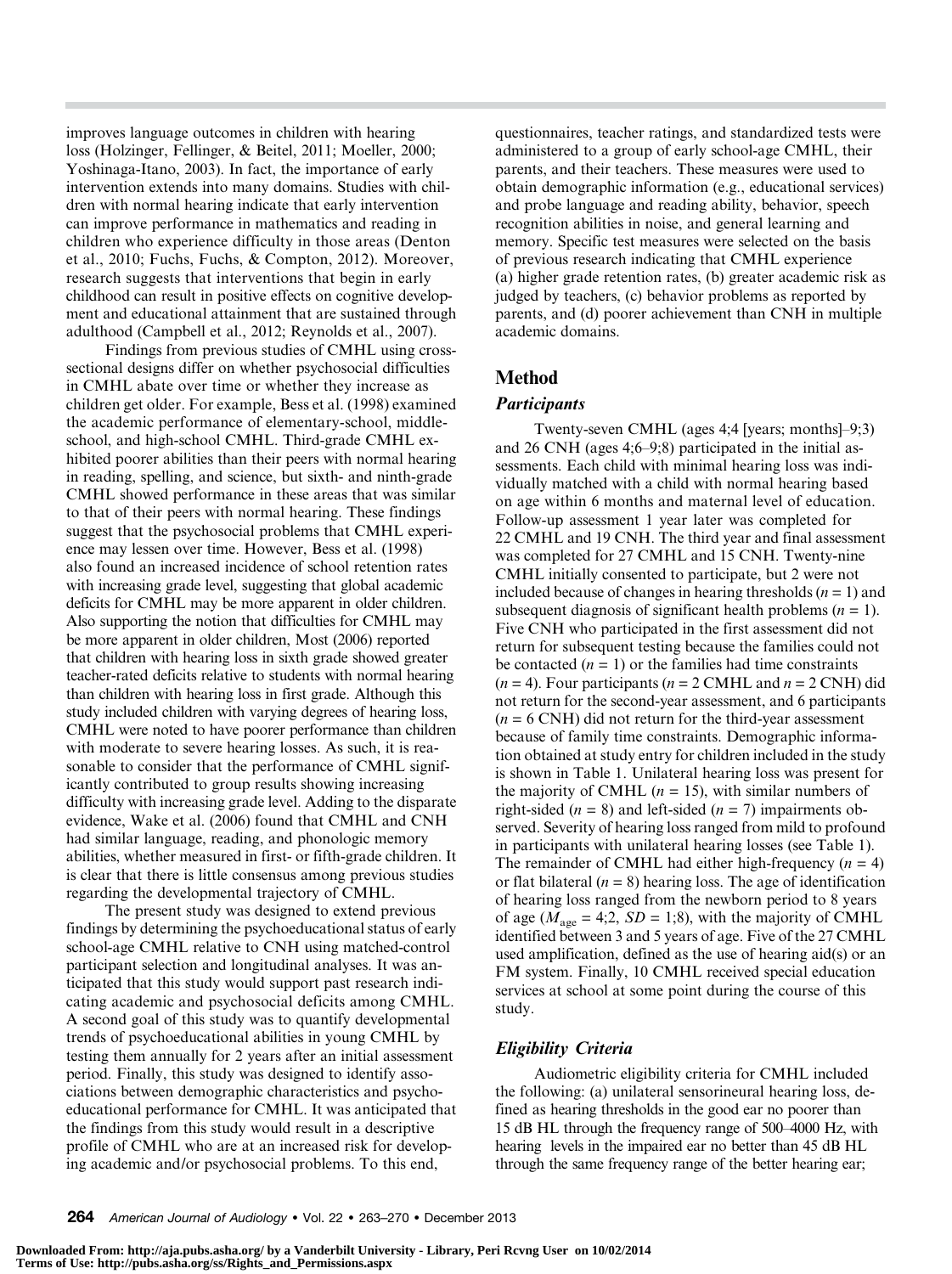| <b>Table 1.</b> Demographic information for children with minimal hearing |  |
|---------------------------------------------------------------------------|--|
| loss (CMHL) and children with normal hearing (CNH) obtained at            |  |
| study entry.                                                              |  |

| Characteristic                                            | No. of CMHL<br>$(n = 27)$ | No. of CNH<br>$(n = 26)$ |
|-----------------------------------------------------------|---------------------------|--------------------------|
| Gender                                                    |                           |                          |
| Male                                                      | 14                        | 14                       |
| Female                                                    | 13                        | 12                       |
| Age at initial assessment<br>(years; months)              |                           |                          |
| $4:0 - 5:11$                                              | 9                         | 3                        |
| $6:0 - 7:11$                                              | 12                        | 14                       |
| $8:0 - 9:11$                                              | 6                         | 9                        |
| Maternal level of education                               |                           |                          |
| Less than high school                                     | 2                         | 1                        |
| High school graduate                                      | 5                         | 3                        |
| Some college                                              | 2                         | 4                        |
| College graduate                                          | 12                        | 15                       |
| Graduate education                                        | 6                         | 3                        |
| Type of hearing loss<br>(amplification use <sup>a</sup> ) |                           |                          |
| Unilateral                                                | 15(11)                    | O                        |
|                                                           | Left<br>Right             |                          |
| Mild                                                      | 3<br>2                    |                          |
| Moderate                                                  | 2<br>1                    |                          |
| Severe                                                    | 2<br>0                    |                          |
| Profound                                                  | 3<br>2                    |                          |
| Bilateral                                                 | 12 (6)                    | 0                        |

<sup>&</sup>lt;sup>a</sup>Amplification use was defined as use of hearing aid(s) and/or an FM system.

(b) minimal bilateral sensorineural hearing loss, defined as hearing thresholds no better than 20 dB HL or poorer than 40 dB HL through the frequency range of 500–4000 Hz; or (c) bilateral high-frequency sensorineural hearing loss, defined as hearing levels no poorer than 15 dB HL for frequencies 500– 2000 Hz, with hearing levels at frequencies above 2000 Hz greater than 25 dB HL. These definitions were similar to those adopted at the National Workshop on Mild and Unilateral Hearing Loss in Breckenridge, CO, in 2005. Audiometric eligibility criteria for CNH included hearing sensitivity no poorer than 15 dB HL at 500–4000 Hz bilaterally.

# General Procedures

The study design included matched control and longitudinal cohort components. Psychoeducational outcomes were evaluated using a battery of standardized and nonstandardized measures (see Table 2). These measures were chosen to quantify language and reading skills, behavior, speech understanding in noise, general learning and memory skills, and educational services. These specific tests were of interest because they were administered in previous studies, thus allowing comparisons to be made to the current data set (e.g., Bess et al., 1998; Hartvig Jensen et al., 1989; Most, 2006). Language and reading measures included tests of auditory language comprehension (Test of Auditory Comprehension of Language—Third Edition [TACL–3; Carrow-Woolfolk, 1999]), phonological awareness (Phonological Awareness Test—First Edition [PAT;

Robertson & Salter, 1997]), receptive vocabulary (Peabody Picture Vocabulary Test, Third Edition [PPVT–III; Dunn & Dunn, 1997]), and basic reading skills (Woodcock Reading Mastery Test—Revised; Woodcock, 1998). Behavior and classroom performance were characterized by parent survey (Child Behavior Checklist; Achenbach & Edelbrock, 1991) and teacher surveys querying behavior problems (Conners' Teacher Rating Scale [CTRS; Conners, 1997]; Screening Instrument for Targeting Educational Risk [SIFTER; Anderson, 1989]). Only results from teacher surveys are reported here. Speech recognition ability in noise was measured using an adaptive sentence recognition in noise task with speech and noise presented from 0° azimuth at 65 dB SPL (Hearing in Noise Test for Children [HINT–C; Gelnett, Sumida, Nilsson, & Soli, 1995]). Cognitive skills were measured using verbal (Wide Range Assessment of Memory and Learning [WRAML; Sheslow & Adams, 1990]) and nonverbal assessments (Leiter International Performance Scale—Revised [Leiter; Roid & Miller, 1997]). Last, educational services were quantified by a parent survey that was designed in house for the purposes of this study.

Assessments were administered at the time of study entry and then annually for 2 years after the initial assessment. All annual assessments were completed in one or two visits, depending on child fatigue and/or parent preference. If two visits were required during an annual assessment interval, they were scheduled within a 1-month time period. Assessments were administered by certified audiologists, certified speech-language pathologists, and trained graduatelevel research assistants. Auditory measures were completed within a custom-built sound-treated room suitable for audiometric threshold measurements. All CMHL who used hearing aids wore them at typical user settings for all assessments with the exception of the HINT–C, which was assessed unaided. Other amplification devices (i.e., FM systems) were not used during any assessment. Nonauditory measures were given either in a sound-treated room or in a speech therapy treatment room. The Institutional Review Board at Vanderbilt Medical Center approved the study, and written informed parental consent was obtained for each participant.

# Statistical Analysis

Test scores obtained at study entry were examined to assess performance differences between CMHL and CNH using Wilcoxon rank sum tests following covariate adjustment (i.e., maternal level of education). Mixed-effects models were used to compare the longitudinal psychoeducational development of the CMHL cohort with that of the CNH cohort. These analyses included a covariate to adjust for variability between the two groups in maternal education. In addition, analyses performed on the data from the CMHL group included mixed-effects models to identify associations between demographic characteristics and performance on psychoeducational measures. The demographic characteristics examined were age at identification of minimal hearing loss, maternal level of education, and use of amplification (i.e.,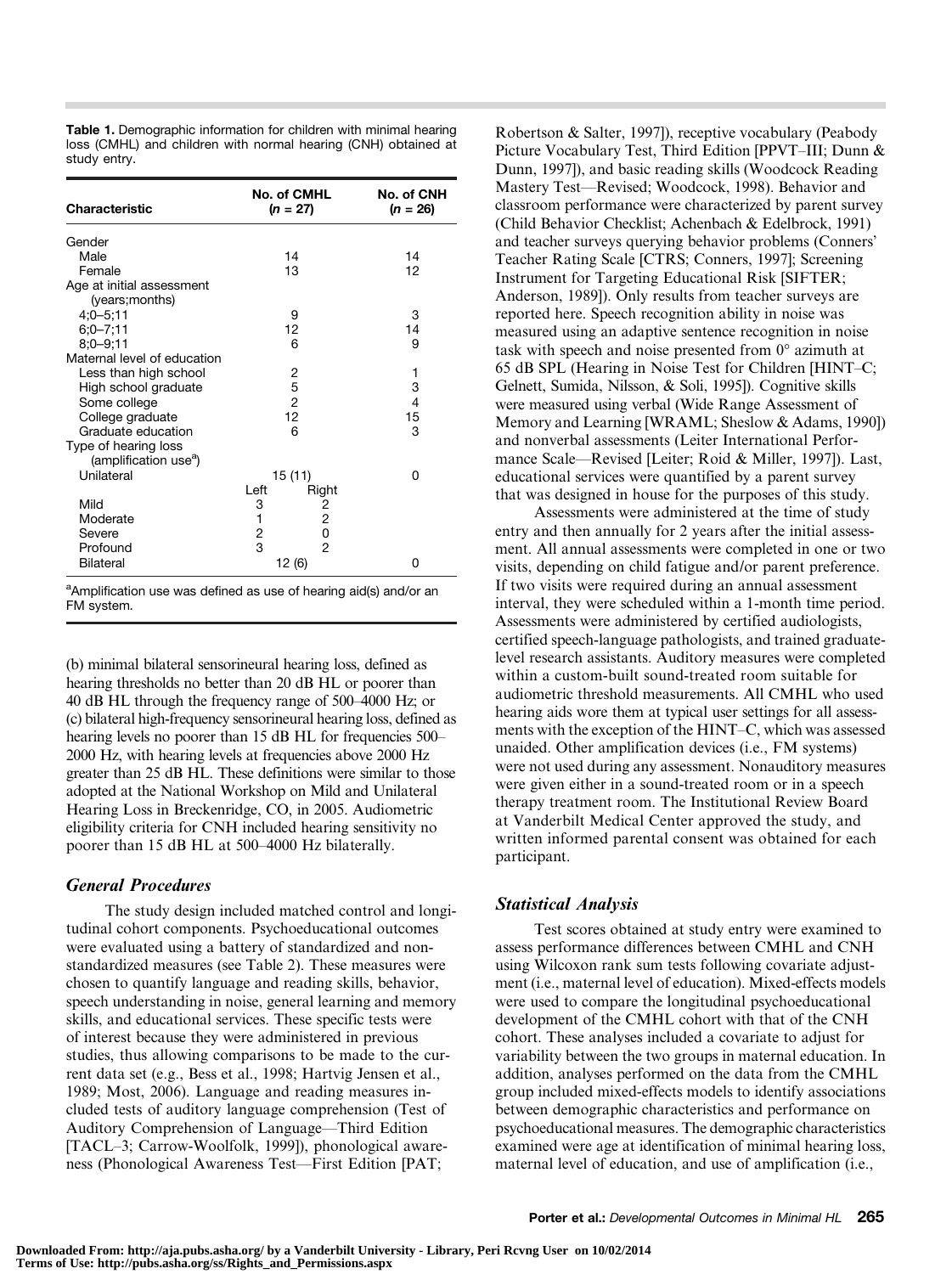Table 2. Description of assessments administered to project participants.

| <b>Characteristic/Skill assessed</b>                                                                                                            |
|-------------------------------------------------------------------------------------------------------------------------------------------------|
| Family and child demographics including brief medical history and<br>child's educational environment                                            |
| Hearing sensitivity for octave frequencies from 500 to 4000 Hz<br>bilaterally                                                                   |
| Threshold for speech recognition in noise                                                                                                       |
| Auditory comprehension of vocabulary, grammatical morphemes,<br>and elaborated phrases and sentences                                            |
| Phonological awareness (e.g., rhyming, segmentation)                                                                                            |
| Receptive vocabulary                                                                                                                            |
| Basic reading skills (i.e., word identification, word attack) and<br>reading comprehension (i.e., word comprehension, passage<br>comprehension) |
| Memory functions                                                                                                                                |
| Nonverbal intelligence quotient                                                                                                                 |
| Risk of academic failure                                                                                                                        |
| Problem behavior in children (i.e., ADHD-like behaviors)                                                                                        |
|                                                                                                                                                 |

<sup>a</sup>Measure completed by parent or caregiver. <sup>b</sup>Measure completed by study personnel. <sup>c</sup>Measure completed by teacher.

hearing aid[s] and/or an FM system). All analyses were performed with open-source R software and the nonlinear and linear mixed-effects model package (Pinheiro, Bates, DebRoy, Sarkar, & R Development Core Team, 2011; R Development Core Team, 2011).

# **Results**

#### Between-Groups Analyses

Between-groups analyses were used to determine the psychoeducational status of early school-age CMHL relative to CNH using data obtained at the initial assessment interval and across assessment intervals to estimate longitudinal growth trajectories. Average scores for CMHL and CNH for assessments administered at the time of study entry are listed in Table 3. On average, scores for CNH and CMHL were within normal limits for all standardized assessments. The performance of CMHL tended to be poorer than that of CNH by 1 to 6 points (e.g., standard score) on most of the assessments. A statistically significant difference was noted between CMHL and CNH on the SIFTER Attention subscale. Specifically, CMHL scored 2.63 points lower at the time of study entry than CNH on the SIFTER Attention subscale after adjusting for maternal level of education,  $p \leq 0.01$ . Statistically significant differences were not observed for any other measure at the time of study entry. Furthermore, no difference in the longitudinal trajectories of any psychoeducational assessment was observed between CMHL and CNH.

#### Within-Group Analyses: CMHL

Within-group analyses were used to identify associations between demographic characteristics and psychoeducational performance among CMHL. Mixed-effect models were used to assess the potential influence of age at identification of hearing loss, maternal level of education, and use of amplification on psychoeducational outcomes. Scores for the CTRS worsened for every month in delay of identification of hearing loss,  $p \leq 0.05$ . Scores for the SIFTER, TACL–3, WRAML, CTRS, Leiter, PPVT–III, and PAT improved for every year higher in maternal level of education,  $p \leq 0.05$ . Last, children who used amplification had poorer SIFTER and CTRS growth rates than children who did not,  $p \leq .05$ .

#### **Discussion**

The primary objectives of this study were to compare the longitudinal performance of young school-age CMHL and CNH on a variety of psychoeducational measures, and to identify specific characteristics of CMHL that place them at risk of developing psychoeducational difficulties. Significant differences in performance between CMHL and CNH were not apparent for most psychoeducational assessments at the initial assessment period after accounting for differences among the two groups in maternal level of education. One exception was the Attention subscale of the SIFTER, which indicated that CMHL were judged by their teachers to have had greater attention problems than CNH, despite having scored within normal limits. This finding suggests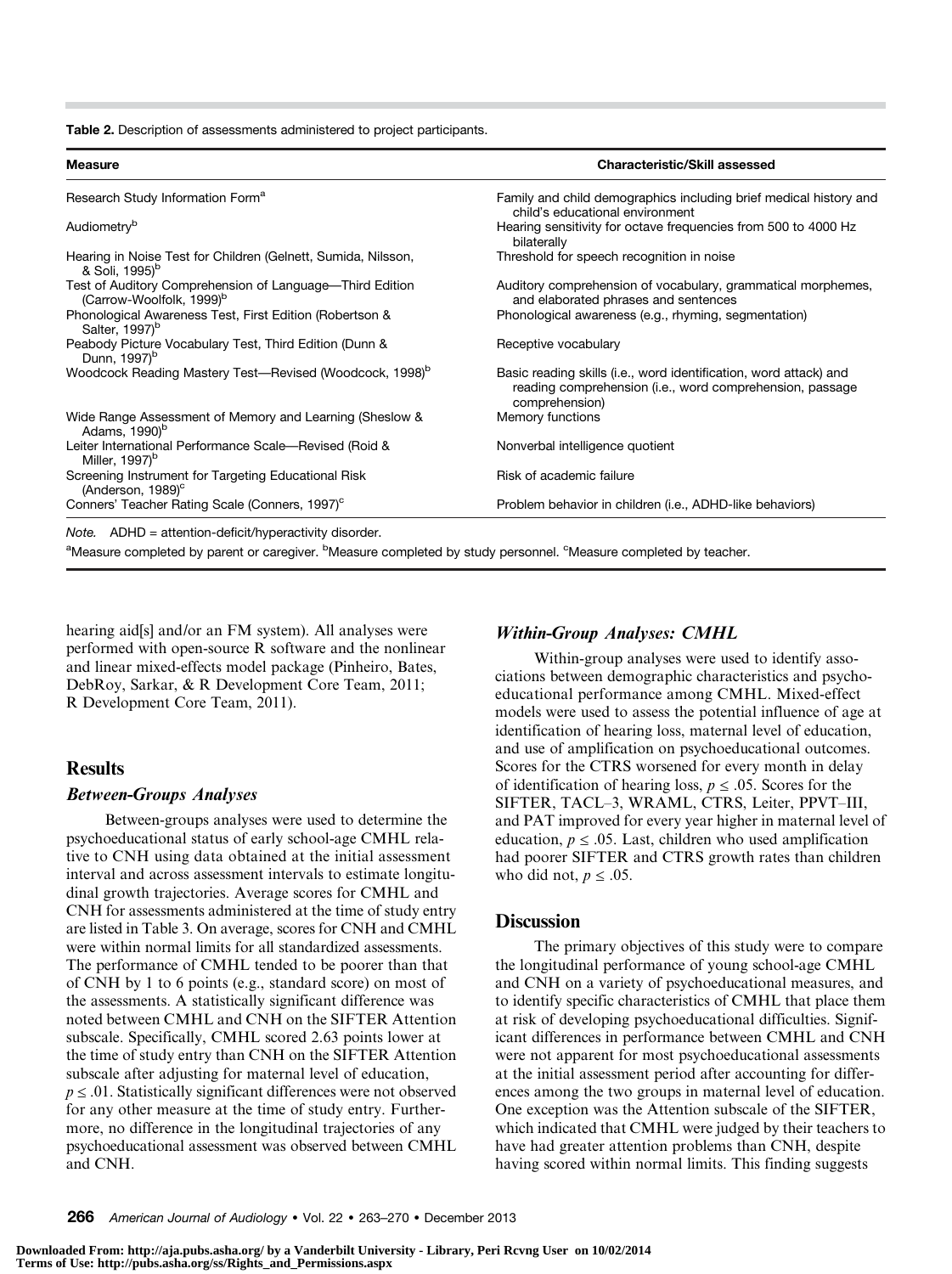Table 3. Means and standard deviations for developmental tests administered to CMHL and CNH at the time of study entry.

| <b>Measure</b>                                                                       | No. of CMHL $(n = 27)$<br>M (SD) | No. of CNH $(n = 26)$<br>M (SD) |
|--------------------------------------------------------------------------------------|----------------------------------|---------------------------------|
| Hearing in Noise Test for Children (Gelnett et al., 1995)                            | 2.0 $(2.3)^a$                    | $0.9(1.6)^a$                    |
| Test of Auditory Comprehension of Language—Third Edition (Carrow-Woolfolk, 1999)     | 104.7 $(19.0)^{b}$               | 110.7 $(11.5)^{b}$              |
| Phonological Awareness Test-First Edition (Robertson & Salter, 1997)                 | 109.8 $(16.0)^{b}$               | 110.9 $(14.5)^{b}$              |
| Peabody Picture Vocabulary Test-III (Dunn & Dunn, 1997)                              | 100.7 $(18.7)^{b}$               | 106.0 $(14.1)^{b}$              |
| Woodcock Reading Mastery Test-Revised (Woodcock, 1998)                               | 115.1 $(20.8)^{b}$               | 114.3 $(19.0)^b$                |
| Wide Range Assessment of Memory and Learning (Sheslow & Adams, 1990)                 | 100.1 $(14.7)^{p}$               | 102.9 $(14.8)^{D}$              |
| Leiter International Performance Scale-Revised (Roid & Miller, 1997)                 | 107.2 $(16.9)^{b}$               | 106.5 $(17.9)^{b}$              |
| Screening Instrument for Targeting Educational Risk (Anderson, 1989) subscale scores |                                  |                                 |
| Academics                                                                            | 11.3 $(3.4)^c$                   | 12.3 $(2.5)^c$                  |
| Attention                                                                            | 9.4 $(2.8)^c$                    | 12.1 $(2.8)^c$                  |
| Communication                                                                        | 10.2 $(3.3)^c$                   | 11.3 $(2.9)^{\circ}$            |
| <b>Class Participation</b>                                                           | 11.4 $(2.5)^c$                   | 12.4 $(2.9)^c$                  |
| School Behavior                                                                      | 11.8 $(3.0)^{\circ}$             | 13.3 $(3.0)^c$                  |
| Conners' Teacher Rating Scale (Conners, 1997) subscale scores                        |                                  |                                 |
| Oppositional                                                                         | 50.6 $(9.6)^d$                   | 48.0 $(4.5)^d$                  |
| Cognitive Problems/Inattention                                                       | 51.2 $(10.4)$ <sup>d</sup>       | 48.3 $(8.0)^d$                  |
| <b>Hyperactivity</b>                                                                 | 48.8 $(7.5)^d$                   | 46.6 $(5.7)^d$                  |
| Attention-Deficit/Hyperactivity Disorder                                             | 48.7 $(6.3)^d$                   | 47.0 $(8.2)^d$                  |

<sup>a</sup>lndicates value shown in dB signal-to-noise ratio. <sup>b</sup>Indicates value shown in standard score. <sup>c</sup>Indicates value shown as raw point total. <sup>d</sup>Indicates value shown as T score.

that CMHL may have greater difficulties with selective attention as compared with CNH. Consequently, CMHL may be at a disadvantage in the classroom because selective attention problems may confound learning opportunities and negatively affect psychoeducational achievement. In fact, children with attention difficulties are known to be at greater risk for learning disabilities, academic underachievement, repeated grades, placement in special classes, and behavioral problems (Faraone et al., 1993).

Another interesting finding from this study was that the rate of development of CMHL and CNH did not differ on the various psychoeducational measures as they aged and repeated the assessments—that is, in terms of psychoeducational progression, CMHL showed similar developmental trajectories as their peers with normal hearing. These results differ from those of past studies in which multiple significant psychoeducational difficulties were observed in schoolage children (i.e., 6–18 years of age) with mild and minimal hearing loss (e.g., Bess et al., 1998; Culbertson & Gilbert, 1986; Hartvig Jensen et al., 1989; Oyler et al., 1988). Potential reasons for differences between the results from this study and those of past studies may be attributed, in part, to changes in the ages of identification and management of CMHL that have occurred over the past several decades. It has now been more than 2 decades since the first studies reported psychoeducational difficulties among children with mild and minimal hearing loss. It is possible that increased awareness of potential psychoeducational difficulties in CMHL have led to increased monitoring and intervention efforts. In addition, unlike previous studies, children in this study were born since the widespread implementation of newborn hearing screening (Harrison, Roush, & Wallace, 2003). As a result, it is possible that some CMHL in this study were identified at an earlier age than the CMHL in

previous studies. However, many of the children in the current study were identified with hearing loss between 3 and 5 years of age, and it is unlikely that earlier identification of hearing loss is the sole explanation for the differences between findings from the current study and previous studies.

Differences in the results from this investigation and past research may also be related to methodological factors, including the selection of assessment measures, age of participants, and recruitment procedures. In the current study, we measured the performance of CMHL using standardized assessments, which might not have been sensitive enough to detect subtle difficulties that CMHL could experience. Like the current study, a handful of other recent studies have also shown comparable performance for children with and without hearing loss using standardized tests of expressive language, reading, math, and behavior (Antia, 2007; Antia, Jones, Reed, & Kreimeyer, 2009; Wake et al., 2006). Another possible reason why the current study found less psychosocial problems in CMHL than other previous studies may be that the current study enrolled younger children than in previous studies. Specifically, 33% of the children enrolled in this study were under the age of 6 years at the initial assessment period. In contrast, previous studies that found multiple psychoeducational differences between CMHL and CNH enrolled older children who were in later elementary grades than children in the current investigation (e.g., Bess et al., 1998; Hartvig Jensen et al., 1989; Most, 2006). It is possible that additional differences in performance between CMHL and CNH may begin to emerge as these children get older and social and academic environments become more complex. Finally, differences between the findings from the current study and previous studies may be attributed to the fact that CMHL in this study were known to have hearing loss before being recruited, whereas other studies identified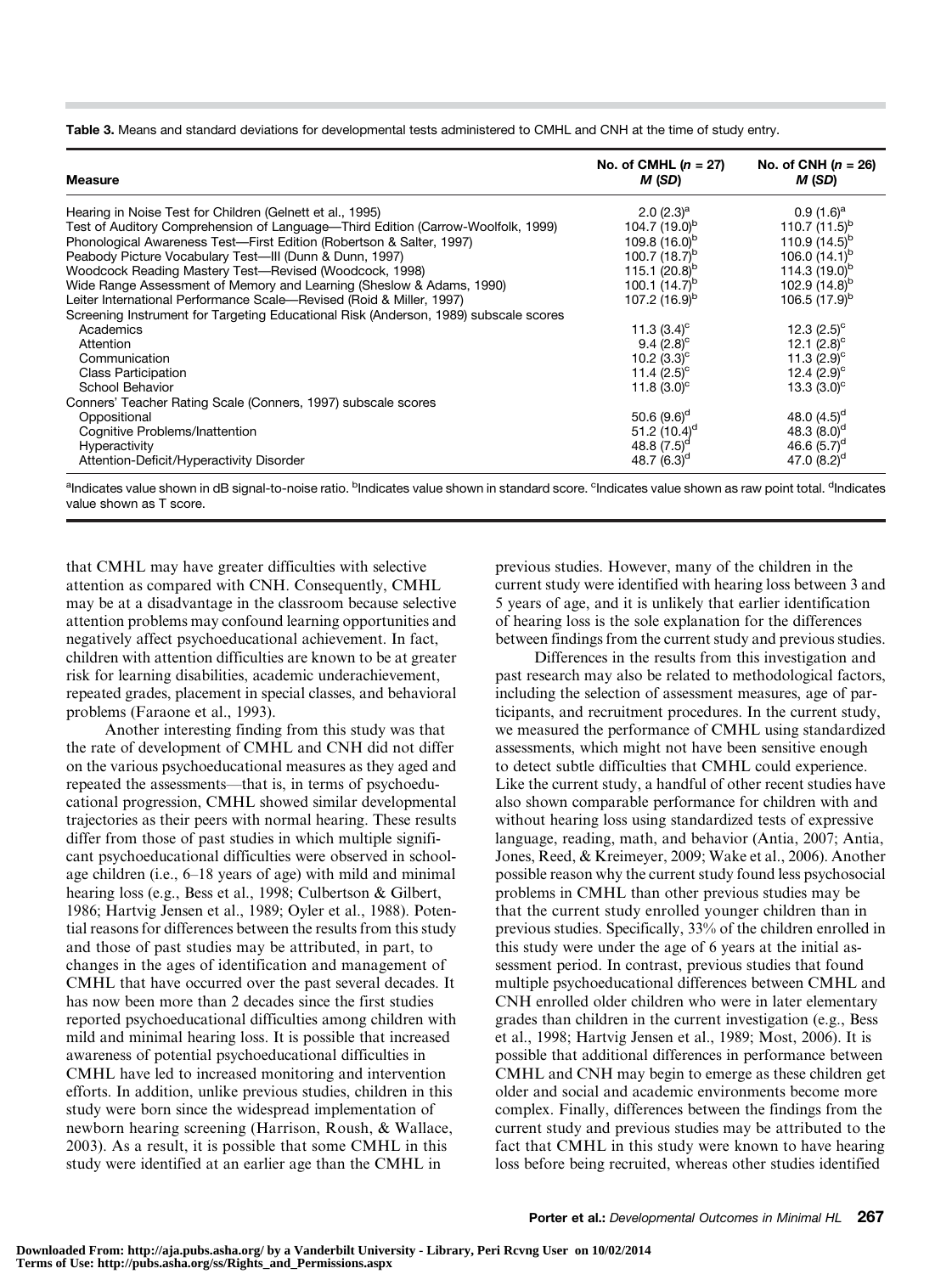CMHL during the study as part of large population screenings. Consequently, many of the CMHL in past studies were identified with hearing loss for the first time upon enrollment. Children in the current study may have been at an advantage because they were already known to have hearing loss, which would have allowed for adjustments and compensations in their day-to-day routines. Thus, differences in the results from this investigation and past studies may have been influenced by differences in subject selection.

Characteristics of CMHL, including age at identification of hearing loss, maternal level of education, and use of amplification were examined as potential predictors of psychoeducational performance. Similar to previous studies examining CNH, maternal level of education was positively correlated with the majority of psychoeducational assessments administered to CMHL (e.g. Burchinal, Peisner-Feinberg, Pianta, & Howes, 2002; Christian, Morrison, & Bryant, 1998). This finding suggests that CMHL of parents who have fewer years of formal schooling may benefit from psychoeducational interventions. The second demographic factor that emerged as a correlate to psychoeducational performance in CMHL was age of identification of hearing loss. Specifically, among CMHL, scores on the CTRS were poorer for every month in delay of identification of hearing loss. This finding indicates that late-identified or undiagnosed minimal hearing loss may be associated with later oppositional behaviors, inattention, and hyperactivity. Thus, children with later identified minimal hearing loss should be monitored for attention and behavior problems. Finally, recall that the longitudinal analyses included the calculation of average monthly growth rates from annual assessment scores. Improvements in growth rates for CMHL who did not use amplification were apparent for ratings of academic success and classroom behavior. This result seems counterintuitive, as one might expect to observe improvements for CMHL who use amplification. However, it is important to note that this finding is based on findings from five CMHL. Small sample size notwithstanding, it is possible that these findings could have been influenced by the provision of amplification following the identification of significant psychoeducational difficulty. Further investigation is warranted to determine the effect of providing amplification interventions for CMHL.

# Performance Trends

Our overall observations did not indicate that CMHL had significantly poorer performance than CNH on most psychoeducational assessments. On some tests, however, the CMHL had scores that fell 1.5 SD below normative means at a greater rate than those of CNH. Specifically, whereas no CNH scored below normative means on the TACL–3, PPVT–III, WRAML or the PAT, 12–20% of CMHL had scores that fell 1.5 SD below normative means for these tests across all three assessment intervals. Thus, even though statistically significant differences were not observed between groups, this data trend indicates a potential need to monitor CMHL for delays in auditory comprehension of language,

receptive vocabulary acquisition, general learning and memory, and phonemic awareness.

Data considered from individual participants showed that some CMHL tended to have consistently good performance, whereas others tended to have poor performance on assessments across all test intervals. The characteristics of individual children within these groups are of interest because they illustrate that many factors contribute to the psychoeducational development of CMHL. An interesting finding of this study was that there were several similarities between the consistently highest performing CMHL and the consistently lowest performing CMHL. Both children had right-sided profound unilateral hearing loss. Also notable was that these two children performed comparably on measures of speech recognition in noise (i.e., HINT–C). Specifically, they scored approximately +2 dB signal-to-noise ratio, which is poorer than thresholds expected for CNH (Gelnett et al., 1995). Finally, although neither child was receiving educational support at the first or second year of testing, both children were reported to be receiving academic assistance at the third annual test interval. Specifically, the child with consistently good performance began receiving some educational support within a resource room, whereas the child with consistently poor performance began support within a self-contained classroom.

Despite these similarities between the highest and lowest performing CMHL, there were also notable differences. First, the mother of the child with consistently good performance had more years of formal education than the mother of the child with consistently poor performance (16 years and 9 years, respectively). This is consistent with the overall findings showing a positive correlation between maternal education level and performance among the children with CMHL. In addition, CTRS scores of the child with consistently poor performance met the clinical criteria for attention-deficit/hyperactivity disorder (ADHD) at the first year of testing. In contrast, the child with consistently good performance did not meet clinical criteria for ADHD at any test interval. Finally, the age at onset of hearing loss for the child with consistently good performance was 3 years, as compared with the child with consistently poor performance who was presumed to have congenital hearing loss. It is possible that the child with consistently good performance had 3 years of unimpaired auditory input that were not afforded to the child with consistently poor performance.

#### Future Research Needs

Additional research within the domain of psychoeducational development for CMHL is necessary to examine the efficacy of intervention with this population. In addition, further research is needed to better understand the performance of CMHL who use amplification compared with CMHL who do not use amplification. A large multisite investigation designed to include greater numbers of CMHL who use amplification and examine intervention characteristics (e.g., reason for amplification, hours used) may reveal efficacy trends that inform clinical and classroom practice.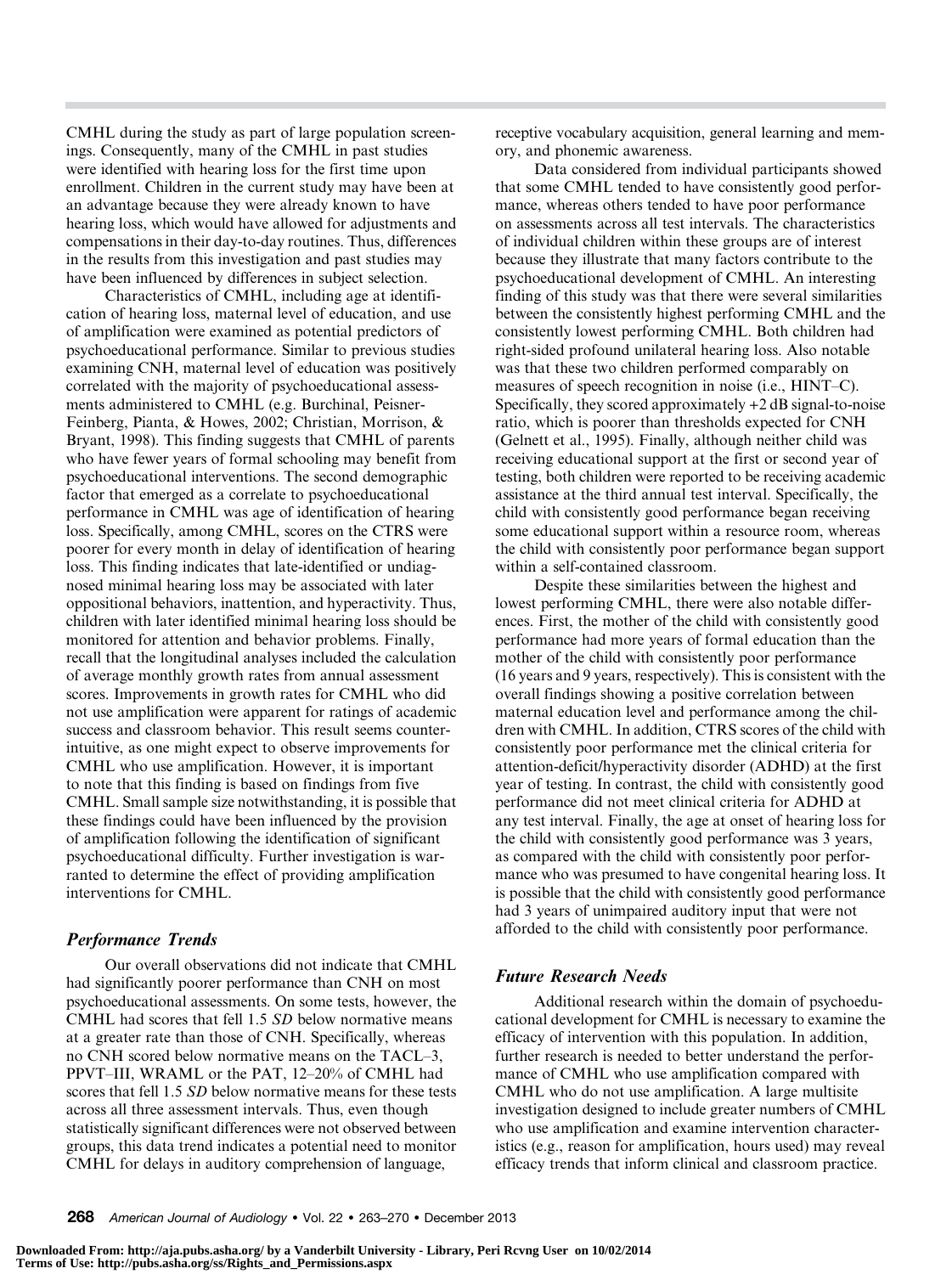Future longitudinal research should also be undertaken to investigate young adults with minimal hearing loss. Although, some studies suggest that children with minimal to moderate degrees of hearing loss might overcome psychoeducational deficits as they get older (e.g., Bess et al., 1998; Moeller et al., 2010), it is possible that, as CMHL become young adults, they experience more difficulties because of increasingly demanding coursework in late high school and college. This notion is supported by observations of higher rates of grade repetition and poorer teacher-reported performance for older compared with younger CMHL (Bess et al., 1998; Most, 2006).

Future research may also consider measuring selfperceived listening difficulty and achievement. This would reveal instances in which CMHL may experience difficulty, even when these differences are not identified by standardized test measures. In addition, future research should consider using direct assessments of attention and executive function with this population, since ratings and surveys to quantify these domains can be influenced by parent and teacher expectations. It is also worthwhile to examine hearing-related fatigue and listening effort in CMHL, given that these issues are not probed by standardized assessments. Last, psychoacoustic assessments designed to examine auditory functions that underlie everyday listening experiences (e.g., temporal resolution, binaural masking release) may reveal performance differences for CMHL and CNH and inform our understanding of these processes for CMHL.

This study was limited by at least three factors that should be considered. First, a matched-pairs design was used in the current study to control for the possible influence of participant age, gender, and maternal level of education. Although, this recruitment method strengthened the internal validity of the study, it proved to be more difficult than anticipated and limited the number of children who qualified for the study. Second, the number of participants included in the current study was small. It is possible that recruiting a larger sample of CMHL would reveal psychoeducational difficulties or at-risk characteristics that were not uncovered in the present investigation. Third, as often found in longitudinal research, although efforts were made to retain participants for the entire study, this did not always occur. In addition, some children did not complete all assessments for annual visits. This occurred when children exhibited signs of fatigue requiring the termination of testing and/or did not return to complete testing for a given year. Consideration of these factors during the planning and implementation process may enhance the findings of future research.

#### Conclusion

In conclusion, systemic deficits in longitudinal psychoeducational performance were not observed for early school-age CMHL compared with CNH. However, at the youngest age tested, CMHL were reported by their teachers to be at greater risk than CNH for attention difficulties in

the classroom. This is concerning, given that the ability to selectively direct one's attention can negatively affect psychoeducational achievement. Within the group of CMHL, delays in identification of hearing loss, low maternal education, and use of amplification were associated with psychoeducational difficulty. These results provide information regarding current characteristics of CMHL that may be monitored as potential indicators of need for psychoeducational intervention.

# Acknowledgments

This work was supported by Grant H133G050211 from the National Institute on Disability and Rehabilitation Research (F. H. Bess, principal investigator). We thank the graduate students from the Department of Hearing and Speech Sciences, Vanderbilt Bill Wilkerson Center, Nashville, TN, who assisted in subject recruitment and data collection for this project, including Gail Amornpongchai, Andy DeLong, Danielle Elder, Ashley Garey, Melanie Gilbert, Alissa Harbin, Thelma Aquaah-Harrison, Julie Rosenthal, and Susan Stangl. We gratefully acknowledge the contributions of the Atlanta Speech School for allowing us to use their facilities for testing participants. Finally, we express our gratitude to Katerina Ntourou and Elizabeth Spencer for their thoughtful comments and suggestions on the manuscript.

# References

- Achenbach, T. M., & Edelbrock, C. S. (1991). Manual for the Child Behavior Checklist and Profile. Burlington: University of Vermont.
- Anderson, K. L. (1989). Screening instrument for targeting educational risk. Danville, IL: Interstate Printers & Publishers.
- Antia, S. D. (2007). Can deaf and hard of hearing students be successful in general education classrooms? [Electronic version]. Teachers College Record. Available at www.tcrecord.org
- Antia, S. D., Jones, P. B., Reed, S., & Kreimeyer, K. H. (2009). Academic status and progress of deaf and hard-of-hearing students in general education classrooms. Journal of Deaf Studies and Deaf Education, 14, 293–311.
- Bess, F., Dodd-Murphy, J., & Parker, R. (1998). Children with minimal sensorineural hearing loss: Prevalence, educational performance, and functional status. Ear and Hearing, 19, 339–354.
- Bess, F., & Tharpe, A. (1984). Unilateral hearing impairment in children. Pediatrics, 74, 206–216.
- Bess, F., Tharpe, A., & Gibler, A. (1986). Auditory performance of children with unilateral sensorineural hearing loss. Ear and Hearing, 7, 20–26.
- Boney, S., & Bess, F. H. (1984, November). Noise and reverberation effects on speech recognition in children with minimal hearing loss. Paper presented at the Annual Convention of the American Speech-Language-Hearing Association, San Francisco, CA.
- Bovo, R., Martini, A., Agnoletto, M., Beghi, A., Carmignoto, D., Milani, M., & Zangaglia, A. M. (1988). Auditory and academic performance of children with unilateral hearing loss. Scandinavian Audiology Supplementum, 30, 71.
- Burchinal, M., Peisner-Feinberg, E., Pianta, R., & Howes, C. (2002). Development of academic skills from preschool through second grade: Family and classroom predictors of developmental trajectories. Journal of School Psychology, 40, 415–436.
- Campbell, F., Pungello, E., Burchinal, M., Kainz, K., Pan, Y., Wasik, B. H., ... Ramey, C. T. (2012). Adult outcomes as a function